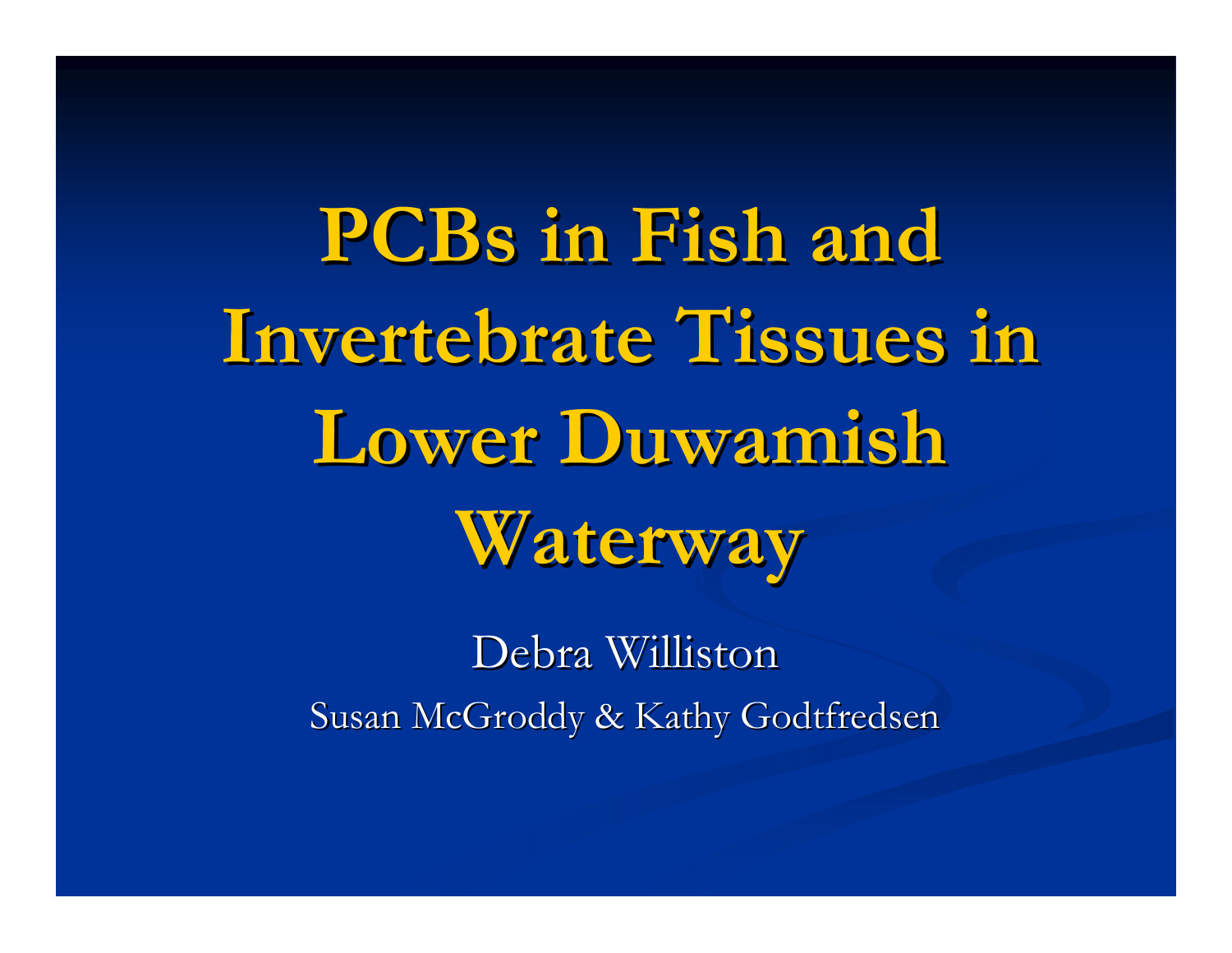### **Introduction Introduction**

- $\Box$  a comparison of total PCB analyzed as the sum of Aroclors versus the sum of the PCB congeners in benthic invertebrate, clam, fish and crab tissues
- $\blacksquare$  analyses conducted for LDW Risk Assessments and Remedial Investigation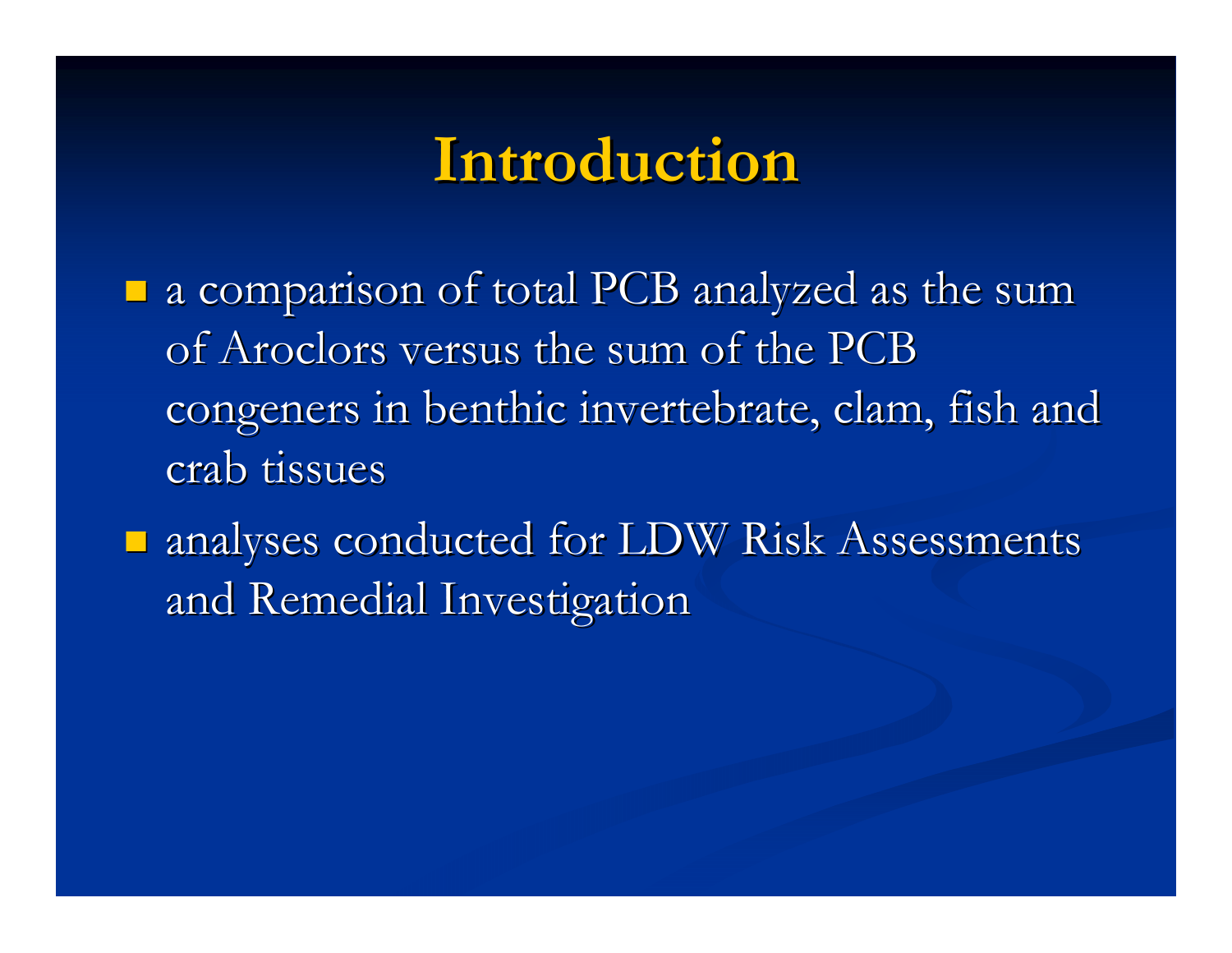# **Objectives Objectives**

- The two methods for analyzing PCBs: Aroclors and congeners
	- $\blacksquare$  PCB congeners provides the most accurate analysis of the total PCBs; however, the analytical costs are much higher compared to Aroclors
	- $\blacksquare$  Aroclors is based on representation of the mixture of PCB is congeners in the sample as Aroclors; for various reasons (e.g., weathered samples, preferential uptake) this method can produce over or underestimation of the total PCBs
	- $\blacksquare$  Aroclors analyses are cost-effective and have been the dominant method for many years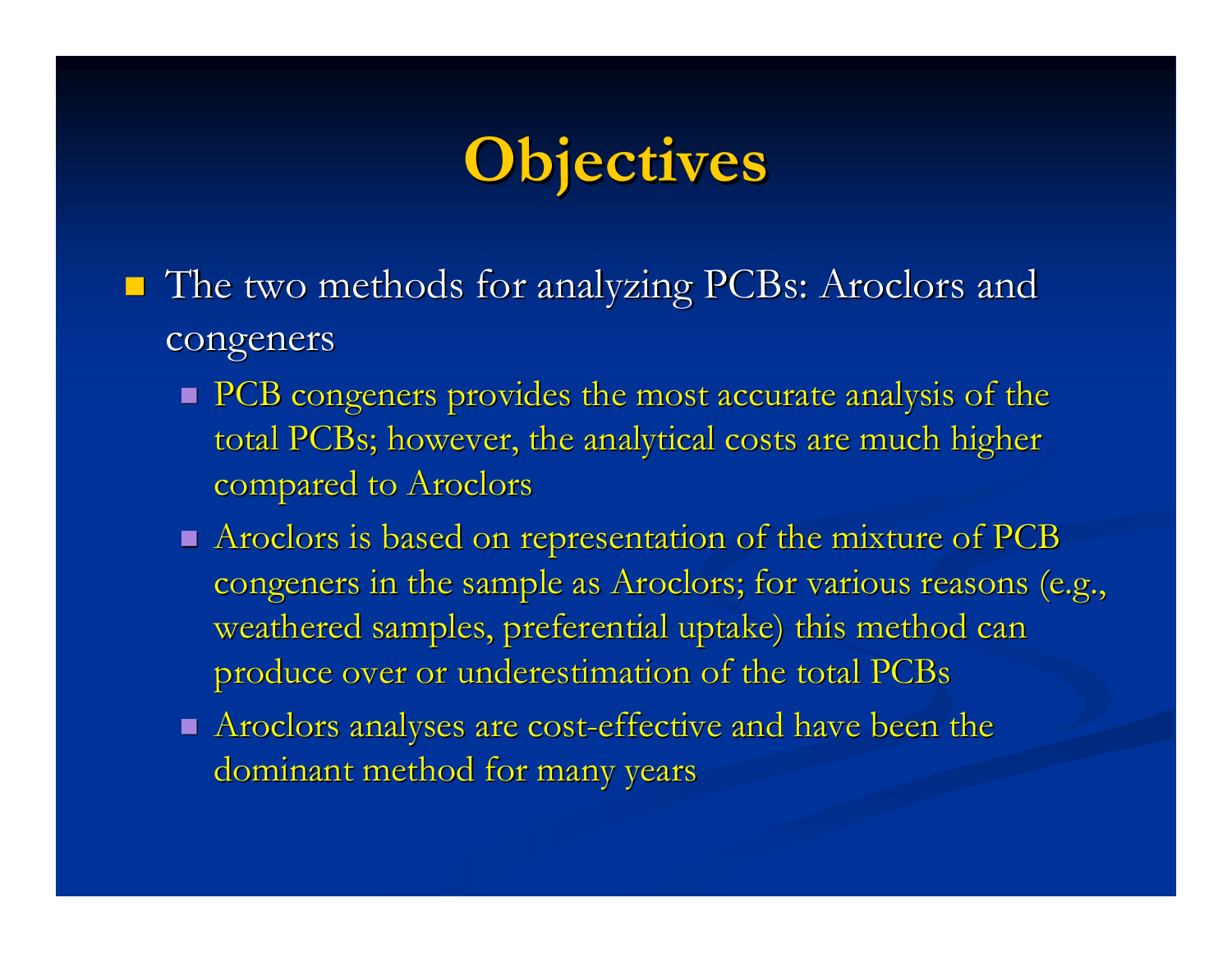## **Objectives (cont) Objectives (cont)**

- PCB congeners were analyzed for two reasons: PCB congeners were analyzed for two reasons:  $\blacksquare$  to determine if total PCBs based on Aroclors sums can be used as a cost-effective measure of total PCBs. Additionally, historical data are aroclorbased.
	- To calculate risks from dioxin-like PCB congeners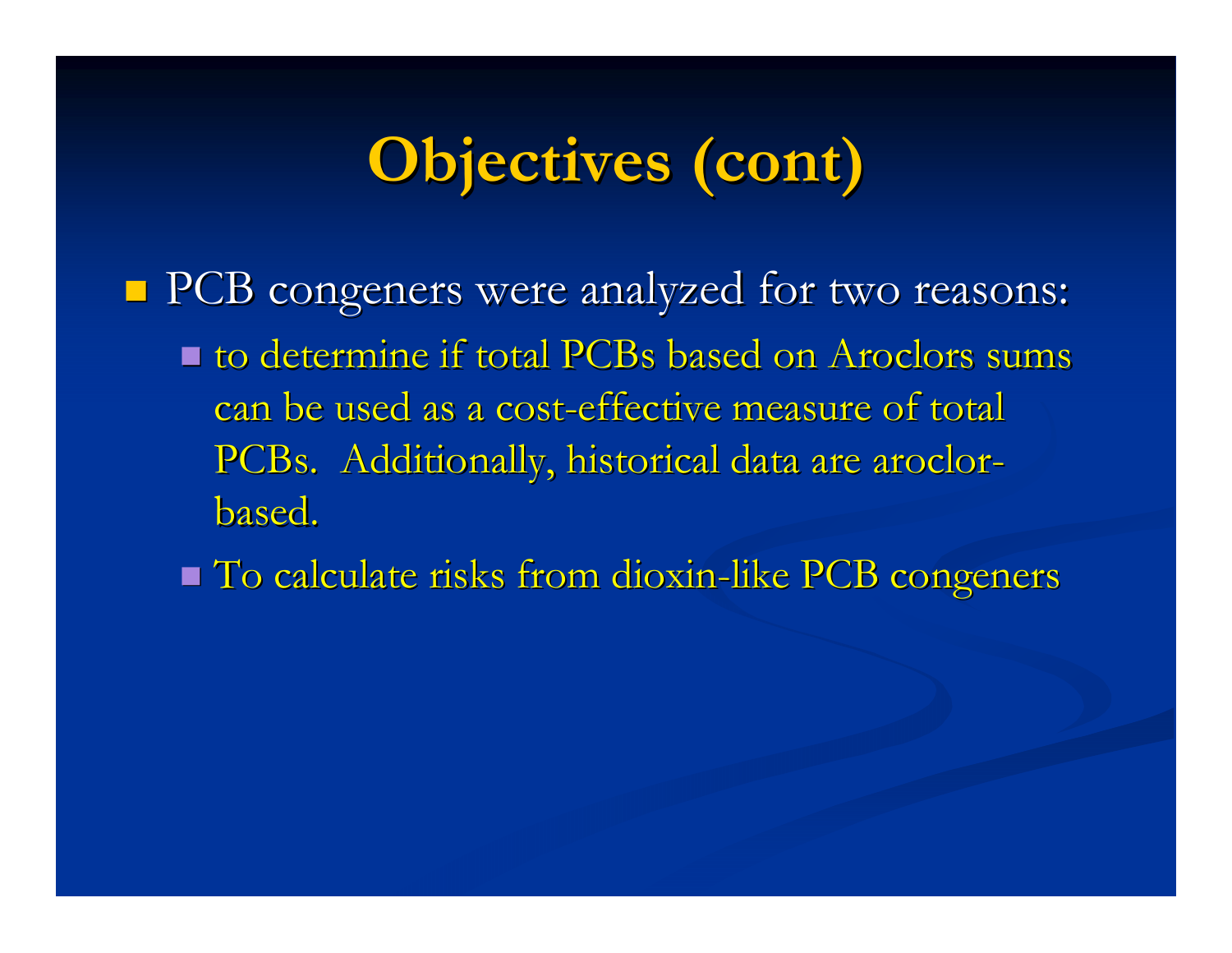### **Methods Methods**

**Aroclor analysis conducted on:** 

- **20 benthic invertebrate samples**
- П 14 composite clam samples
- $\blacksquare$ 26 Dungeness and slender crab composite samples (edible meat and heptapancreas)
- П 69 fish composite samples (English sole, shiner surfperch, Pacific staghorn sculpin)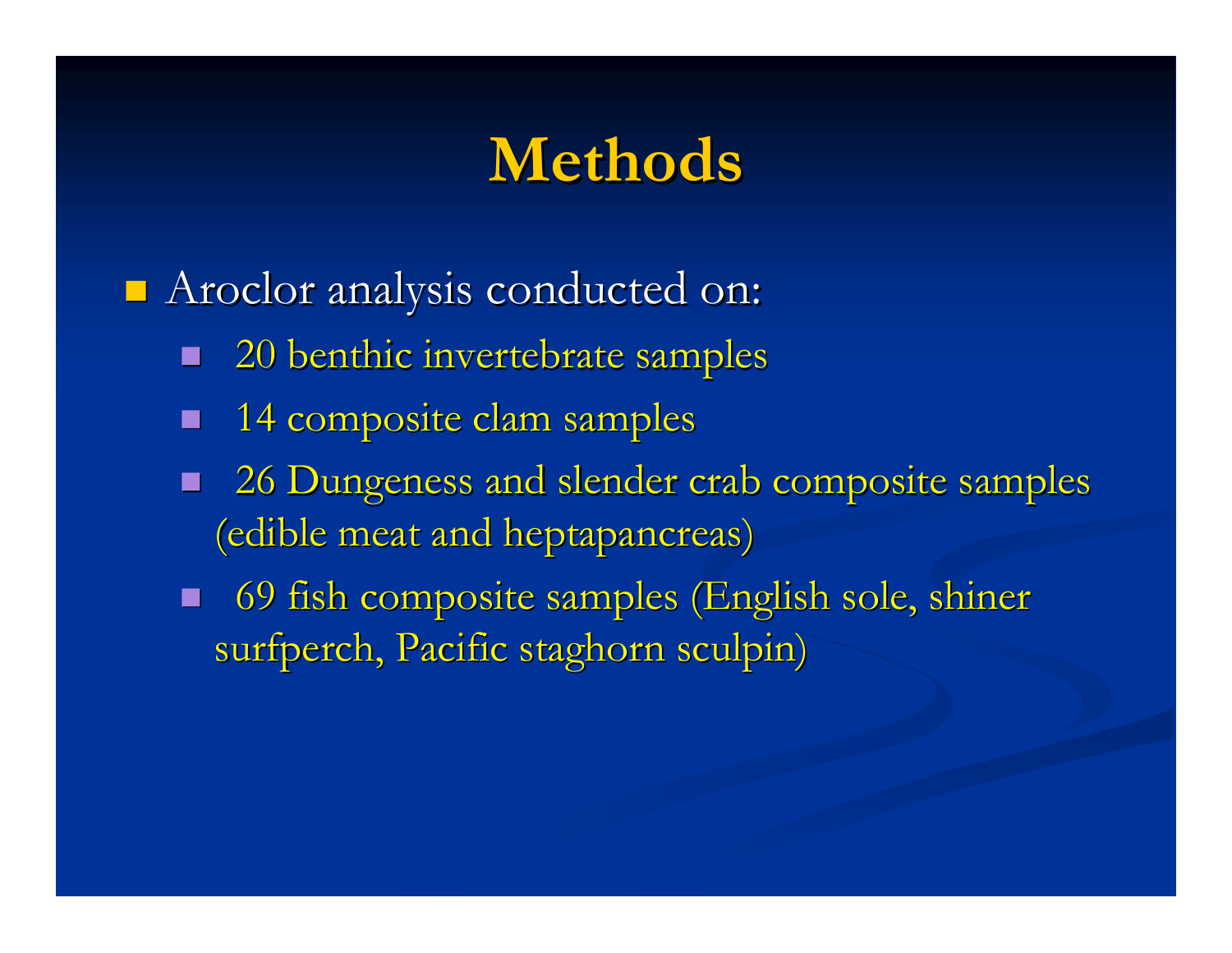## **Methods (cont) Methods (cont)**

- One-third of each tissue type for a total of 51 samples was selected for congener analysis (all 209) based on: 209) based on:
	- **If the concentration range of total PCBs (Aroclor sum)**  spatial distribution of samples collected spatial distribution of samples collected **E** consideration of the aroclor pattern identified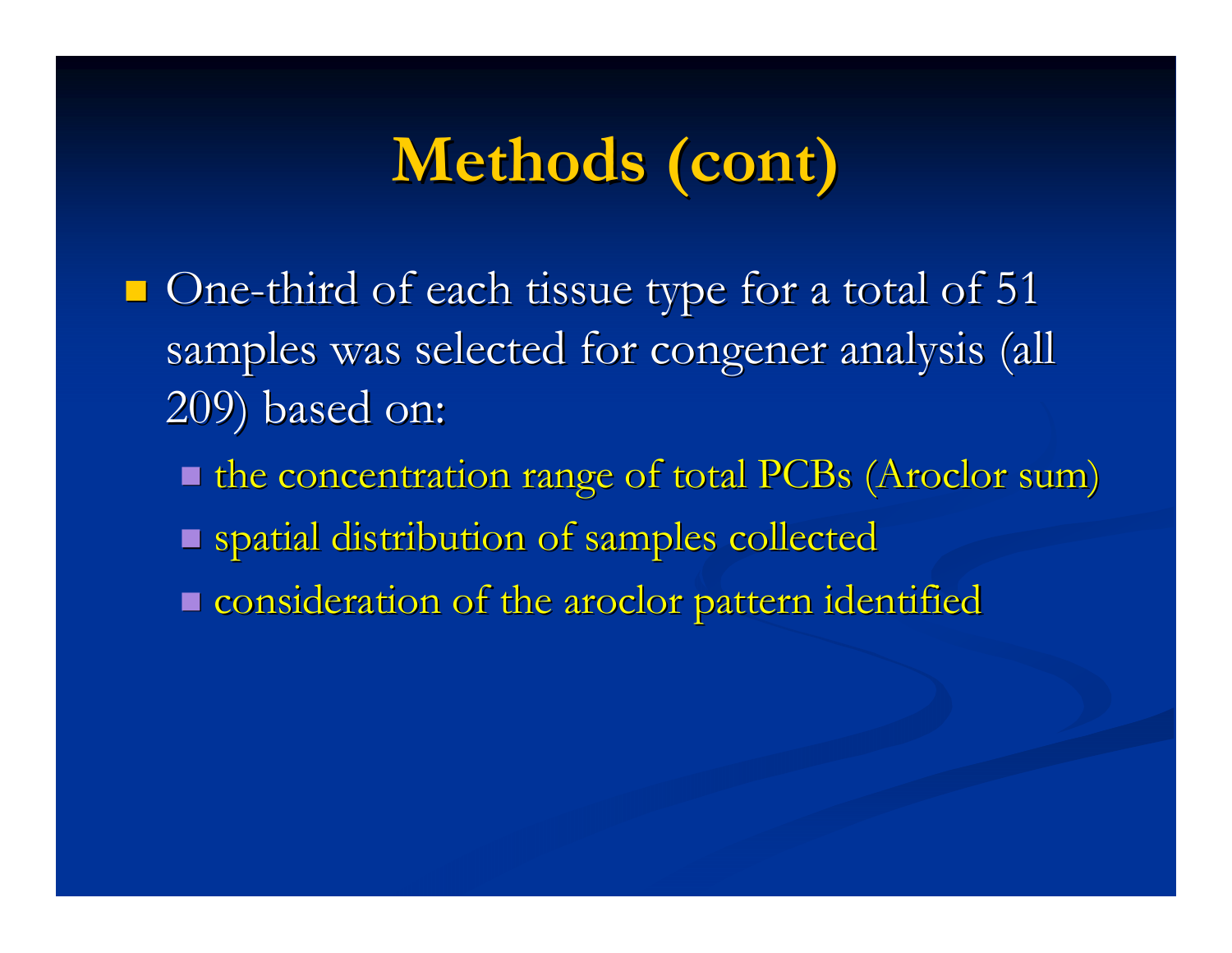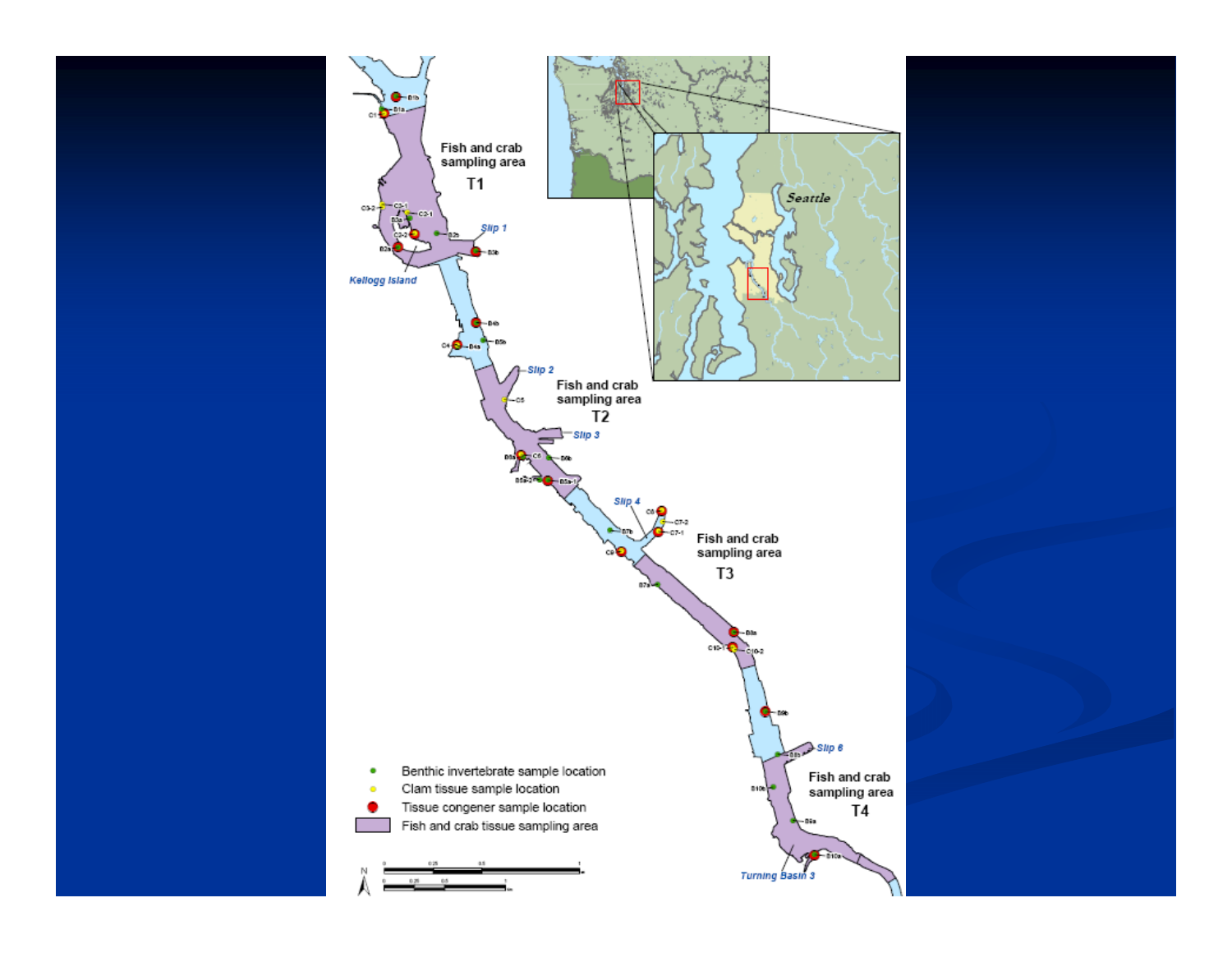#### **PCB Congener total vs Aroclor total for benthic invertebrate tissue**

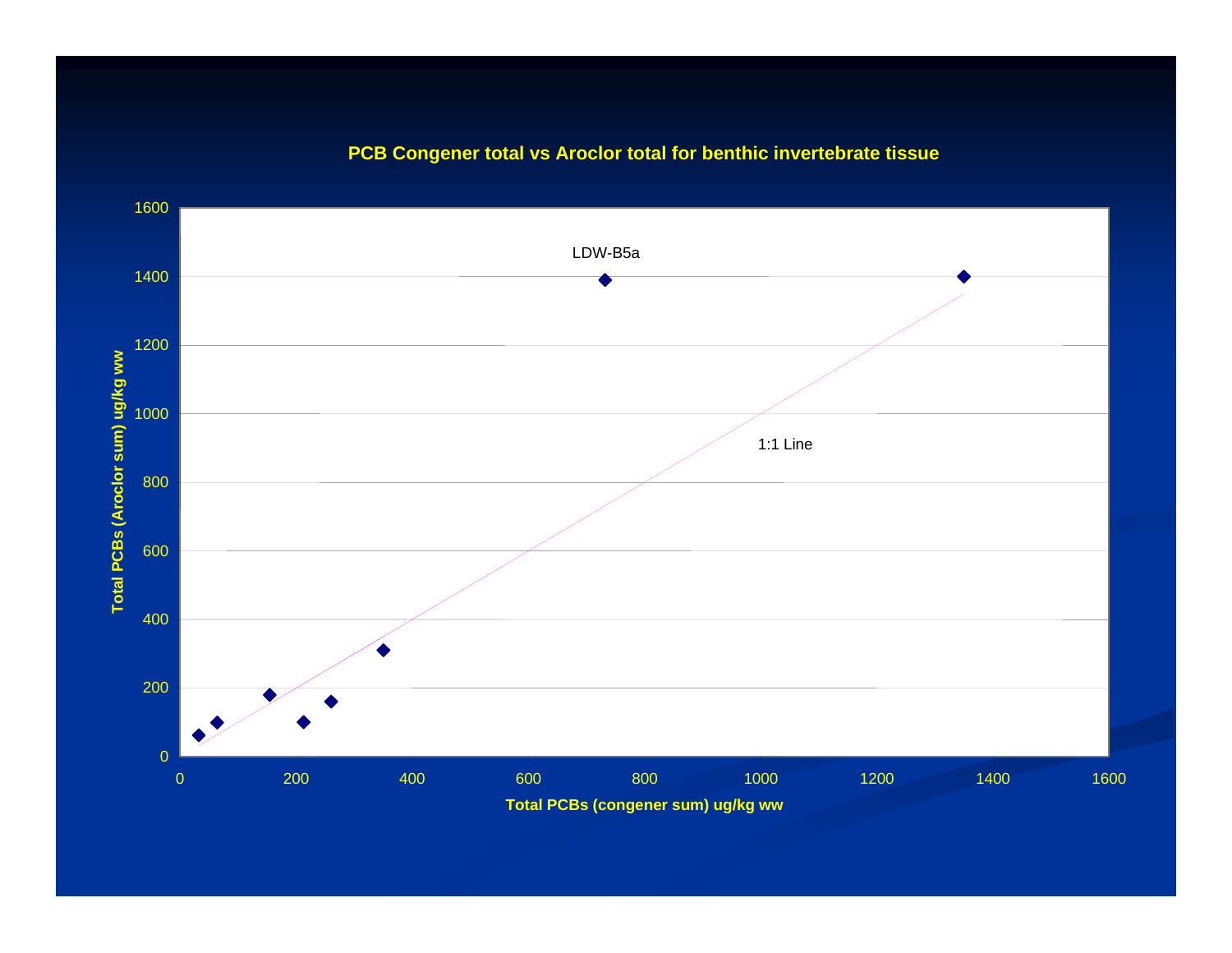#### **PCB Congener total vs Aroclor total for clam tissue**

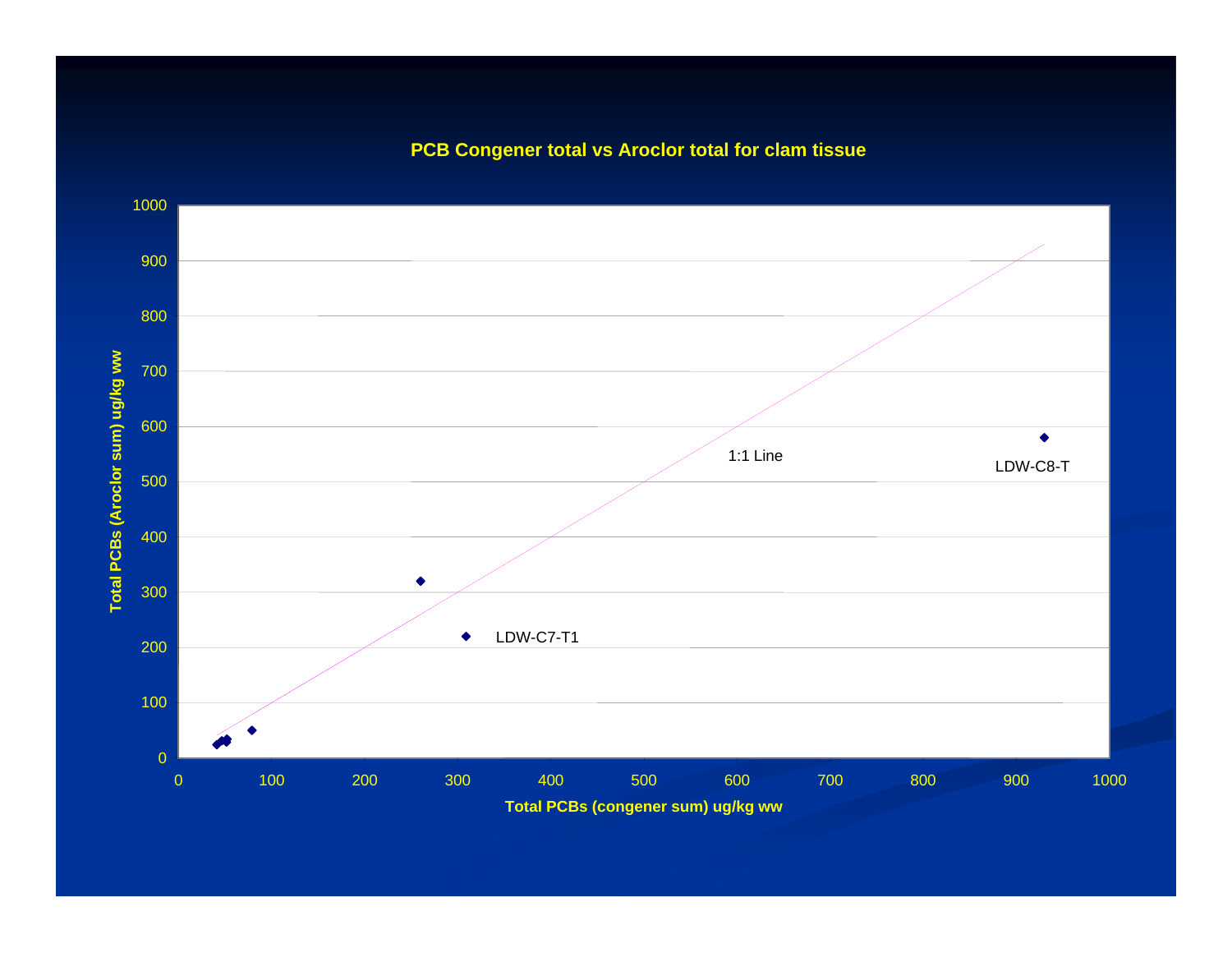#### **PCB Congener Total vs. Aroclor Total for Whole-body fish**

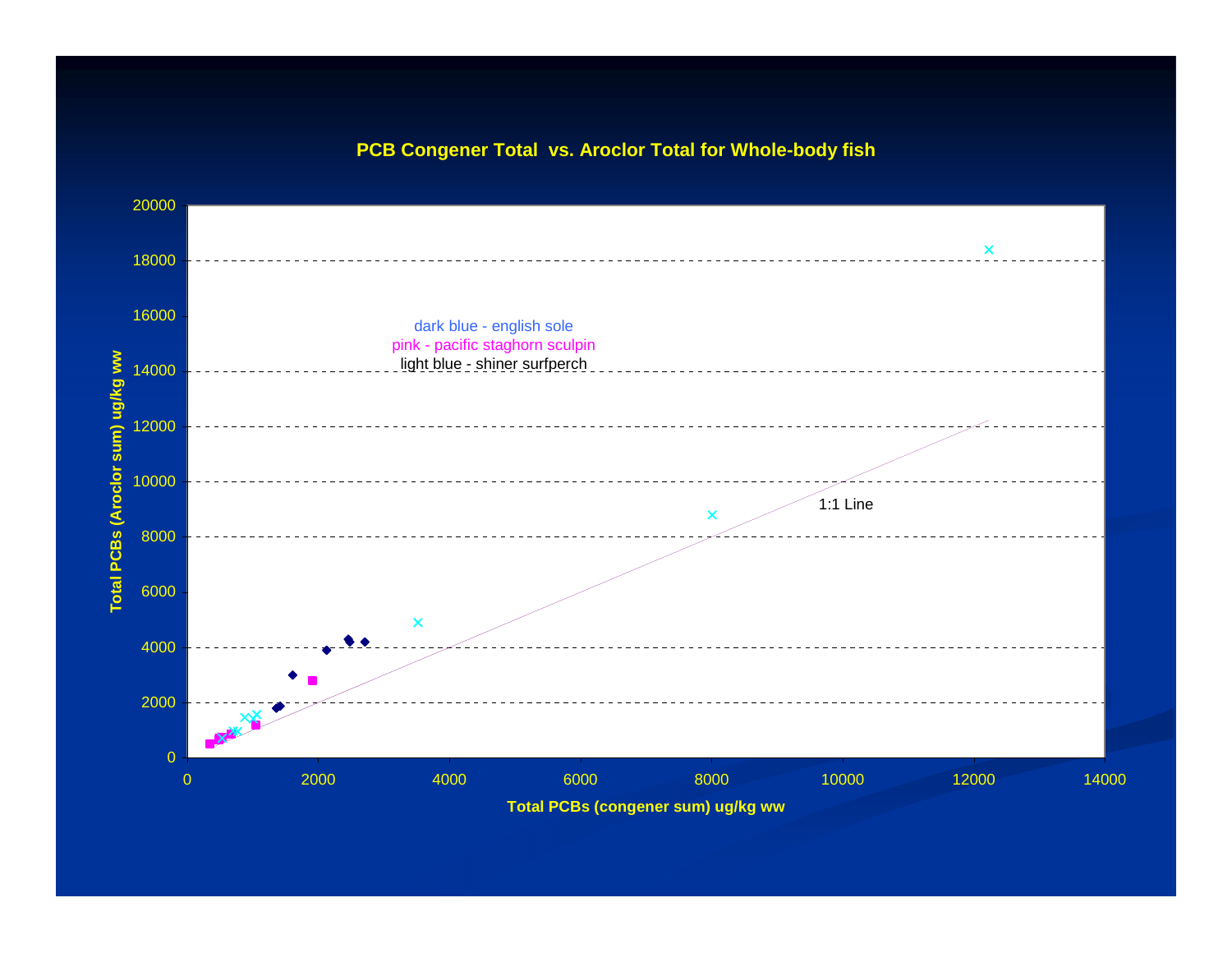#### **PCB Congener Total vs. Aroclor Total for Crab tissue**

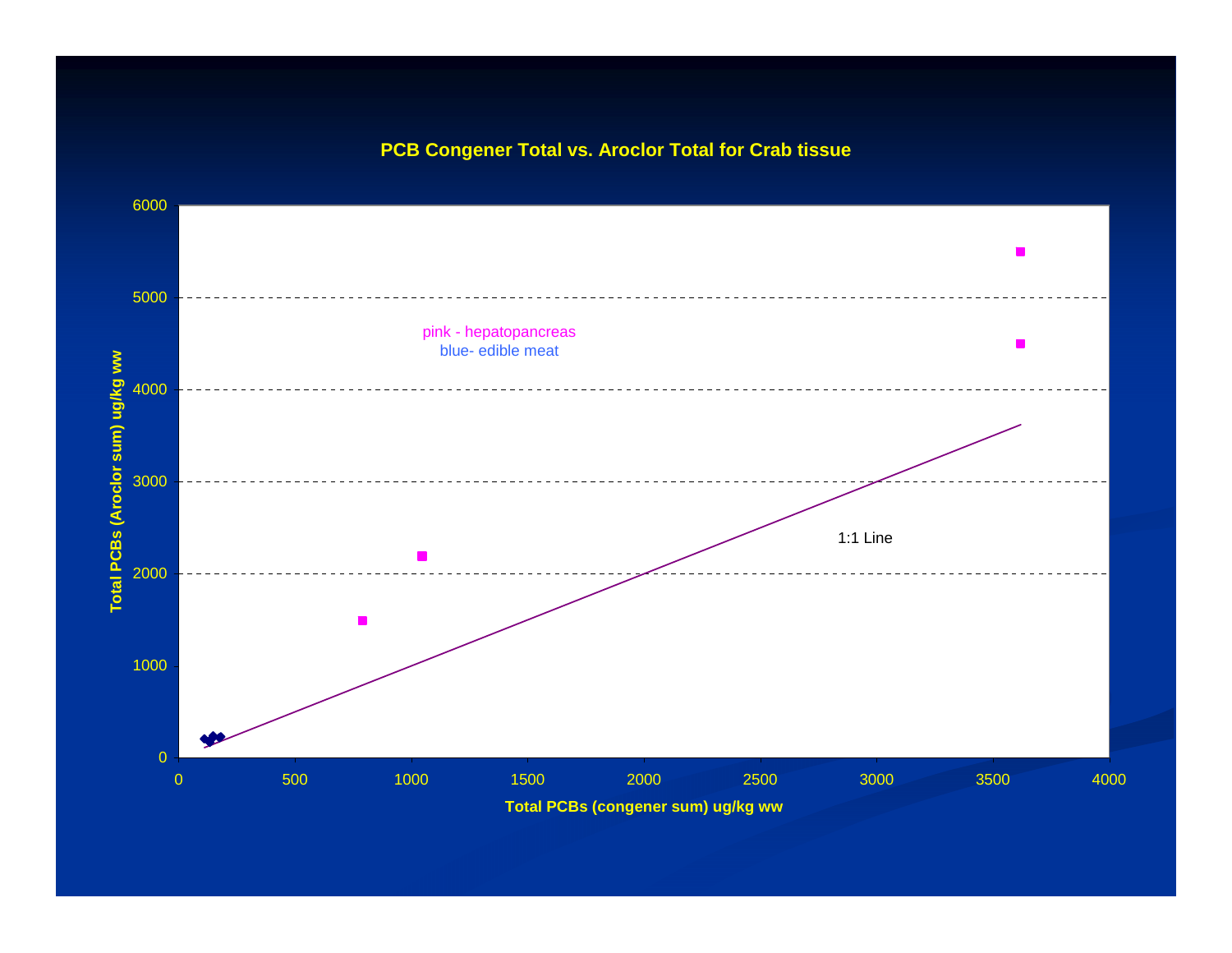### **Results Results - method comparison method comparison**

 $\blacksquare$ Ratios greater than one indicate that the Aroclor sum overestimated the congener sum and ratios less than one indicate that the Aroclor sum underestimated the congener sum. The clam tissue samples are the only samples for which the mean ratio is less than one.

| <b>Sample</b>                      | <b>Mean Ratio of Aroclor sum to</b><br>congener sum |
|------------------------------------|-----------------------------------------------------|
| <b>Benthic Invertebrate tissue</b> | $1.19 \pm 0.55$                                     |
| <b>Clam tissue</b>                 | $0.71 \pm 0.22$                                     |
| <b>English sole</b>                | $1.62 \pm 0.23$                                     |
| <b>Pacific Staghorn sculpin</b>    | $1.37 \pm 0.12$                                     |
| <b>Shiner surfperch</b>            | $1.39 \pm 0.16$                                     |
| Crab - edible meat                 | $1.45 \pm 0.23$                                     |
| Crab - hepatopancreas              | $1.69 \pm 0.38$                                     |

#### **Mean ratio of Aroclor sum to congener sum**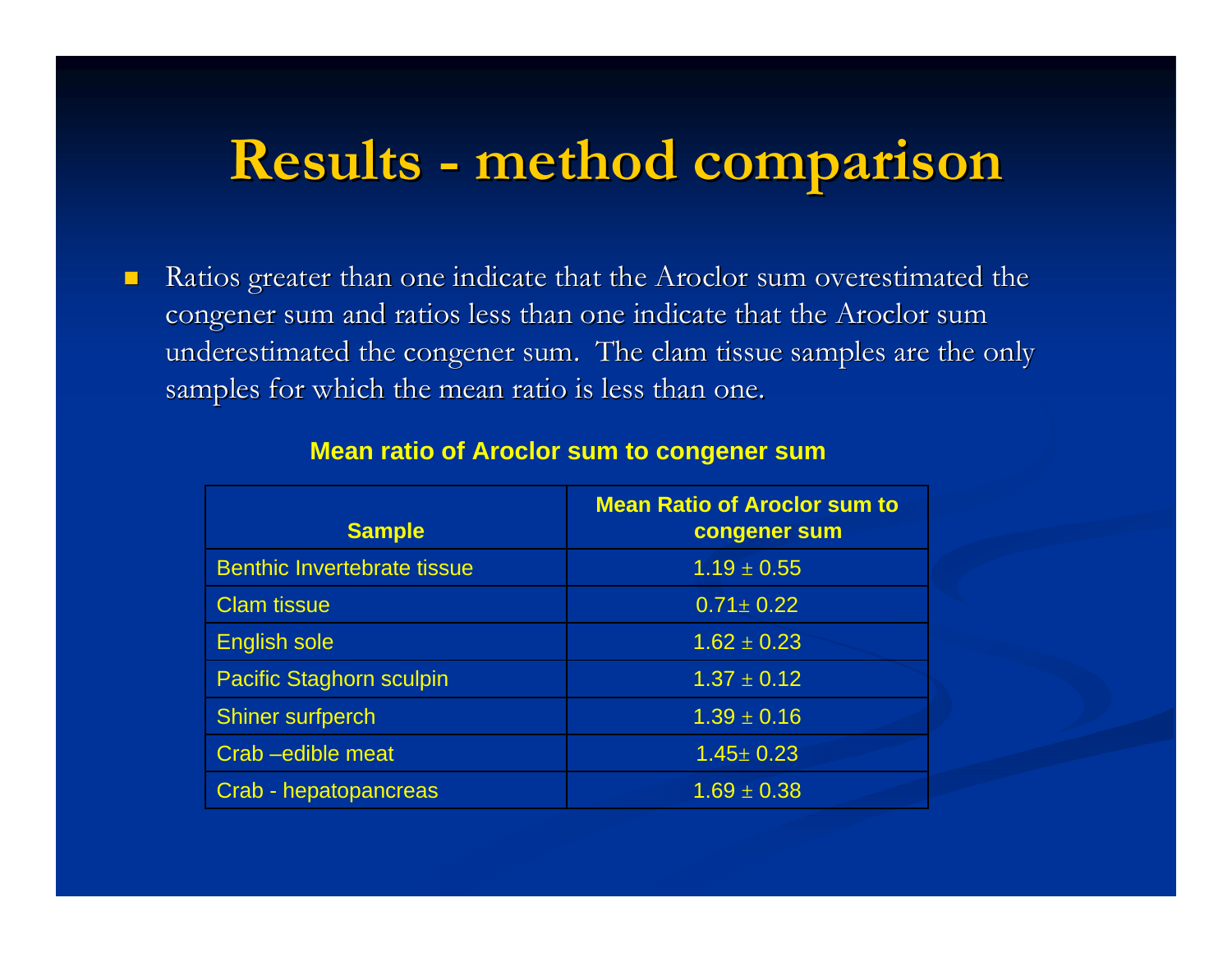## Results – Aroclor composition

- **The contribution of each Aroclor to the total PCB** concentration was calculated for each tissue sample.
	- $\blacksquare$  Benthic invertebrate and clam tissue samples generally quantified as Aroclor 1254 quantified as Aroclor 1254
	- $\blacksquare$  2 benthic invertebrate and 3 clam tissue samples that contained mixtures of Aroclors also had the poorest agreement between the Aroclor sums and congener sums
	- $\blacksquare$  Whole body fish and crab hepatopancreas tissue samples  $\blacksquare$ generally quantified as approximately 20% Aroclor 1248, 40% Aroclor 1254 and 40% Aroclor 1260, while crab edible meat were quantified mostly as mixtures of 50% Aroclor 1254 and 50% Aroclor 1260.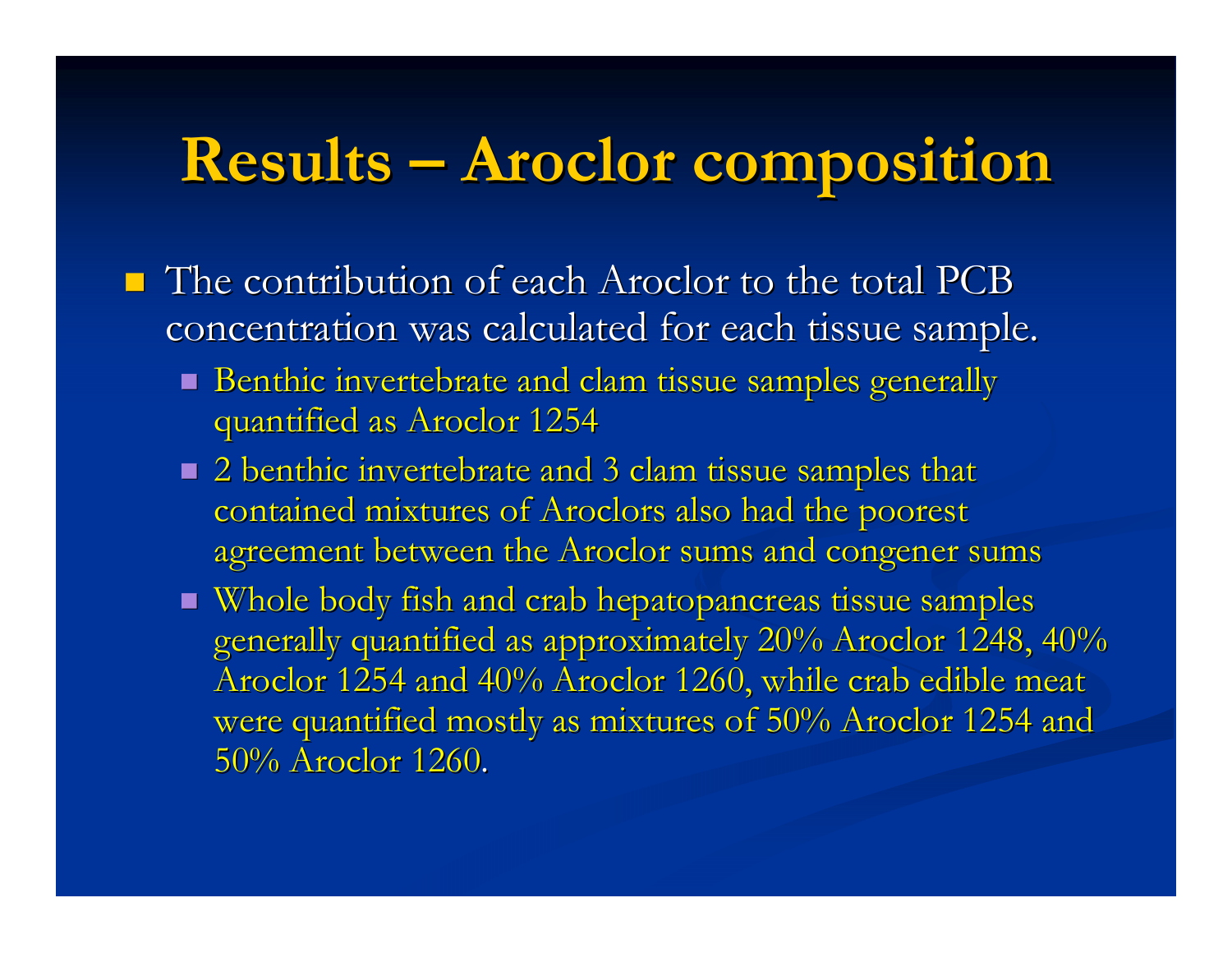**PCB Congener Patterns in Clam Tissue**

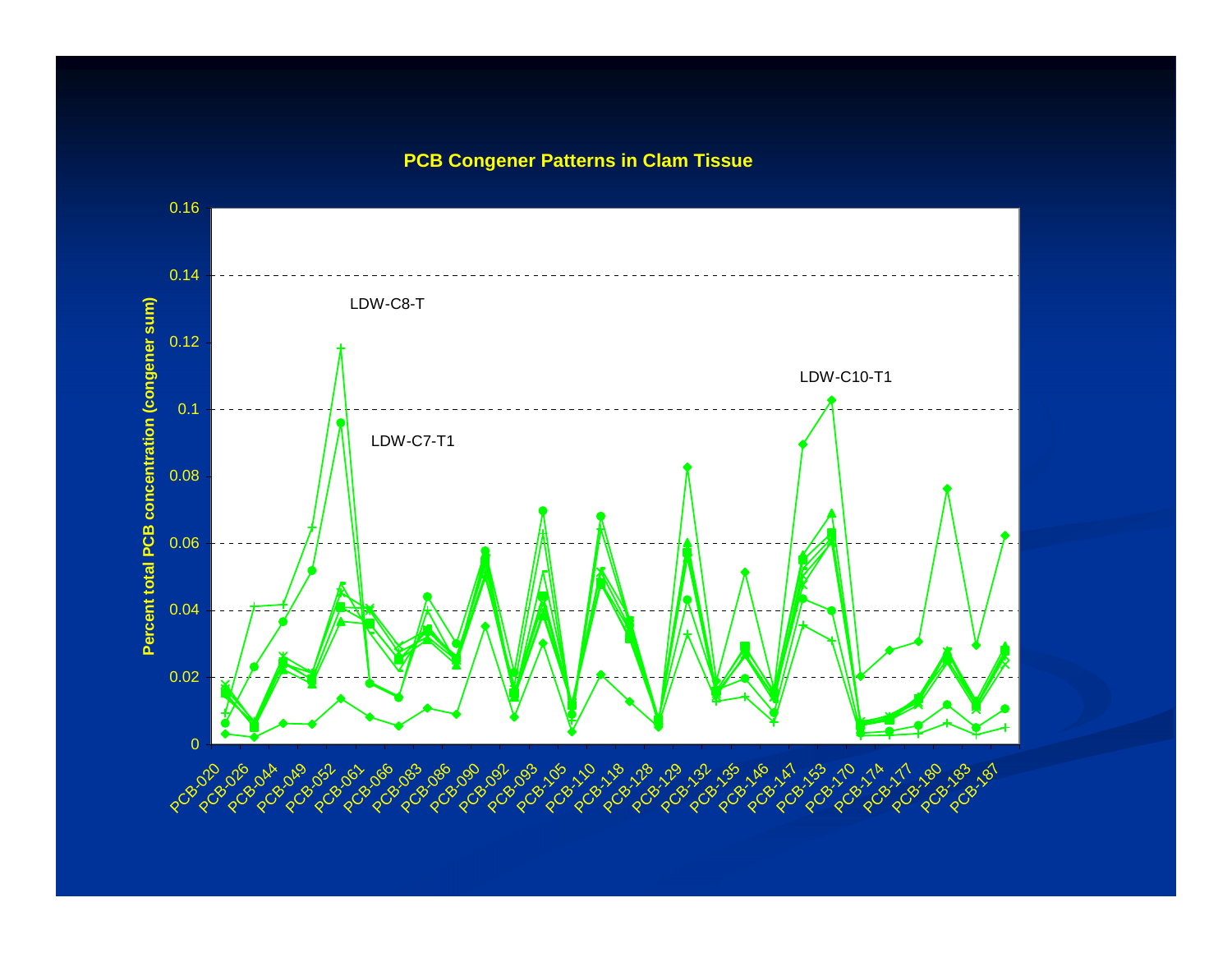#### **PCB Congener Pattern in Whole body fish**

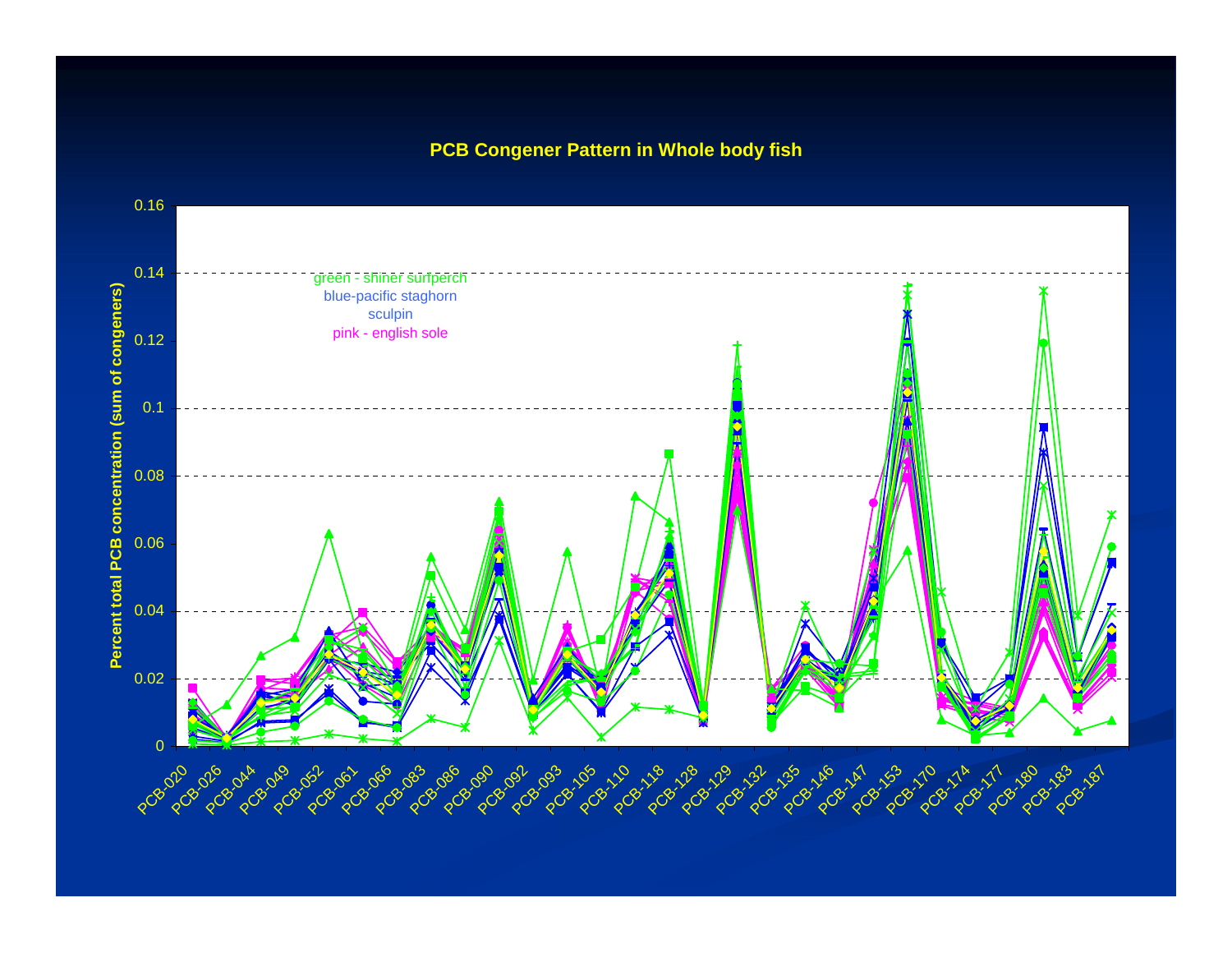**Mean Congener Patterns in All Tissue Types**

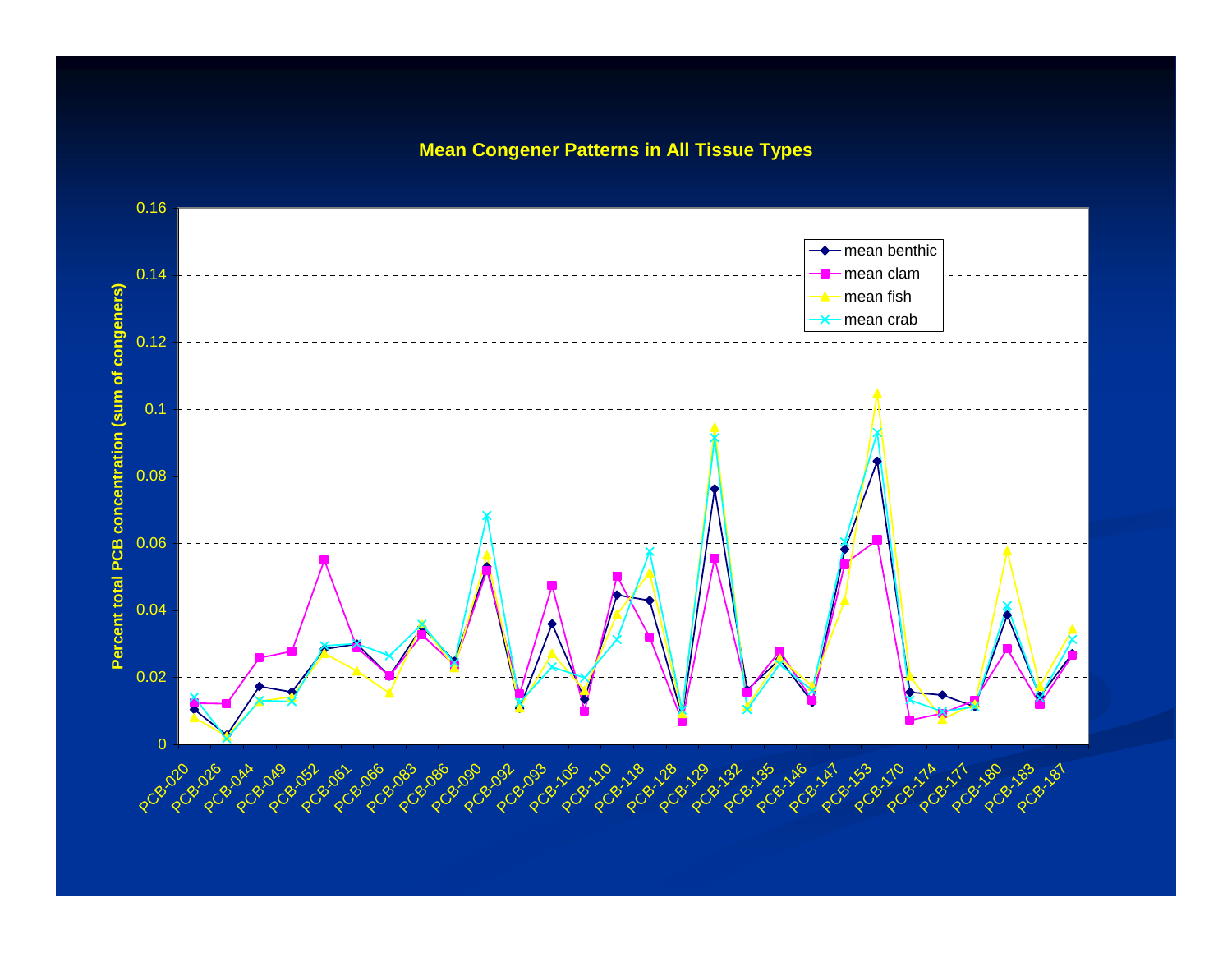### **Conclusions Conclusions**

- $\blacksquare$  For the benthic invertebrate and clam samples, the samples that had congener patterns that differed from the other samples were quantified as mixtures of Aroclors. The resulting Aroclor sums:
	- $\blacksquare$  overestimated total PCBs relative to the congener sum for one benthic sample
	- underestimated total PCBs relative to the congener sums for two clam samples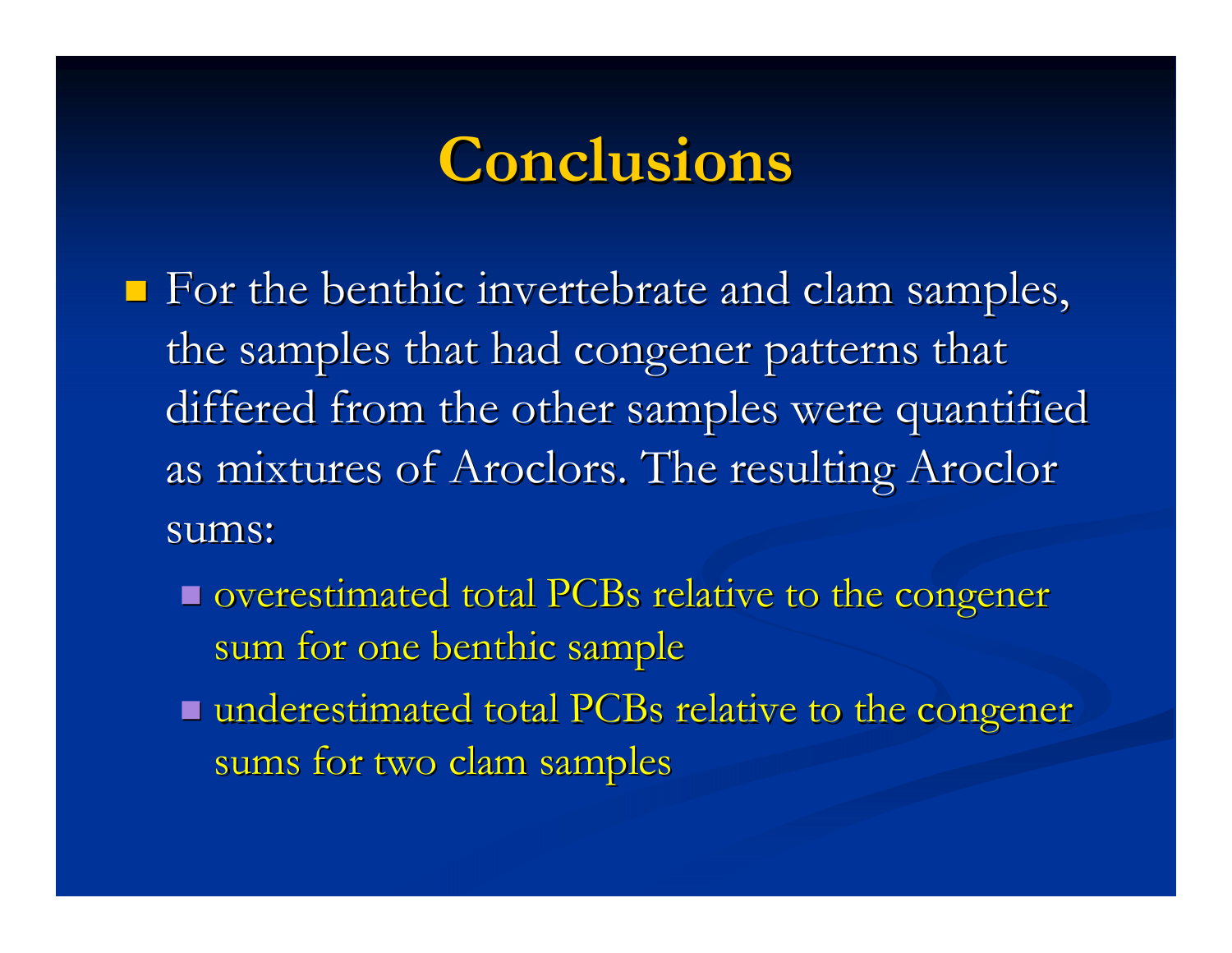## **Conclusions (cont) Conclusions (cont)**

- $\blacksquare$  When patterns for mean congener concentrations were compared among all tissue types they were generally similar
- $\blacksquare$  For benthic invertebrates, the Aroclor sums both under- and overestimated total PCBs relative to congener sums
- $\blacksquare$  For clams, the Aroclor sums almost always underestimated total PCBs relative to congener sums